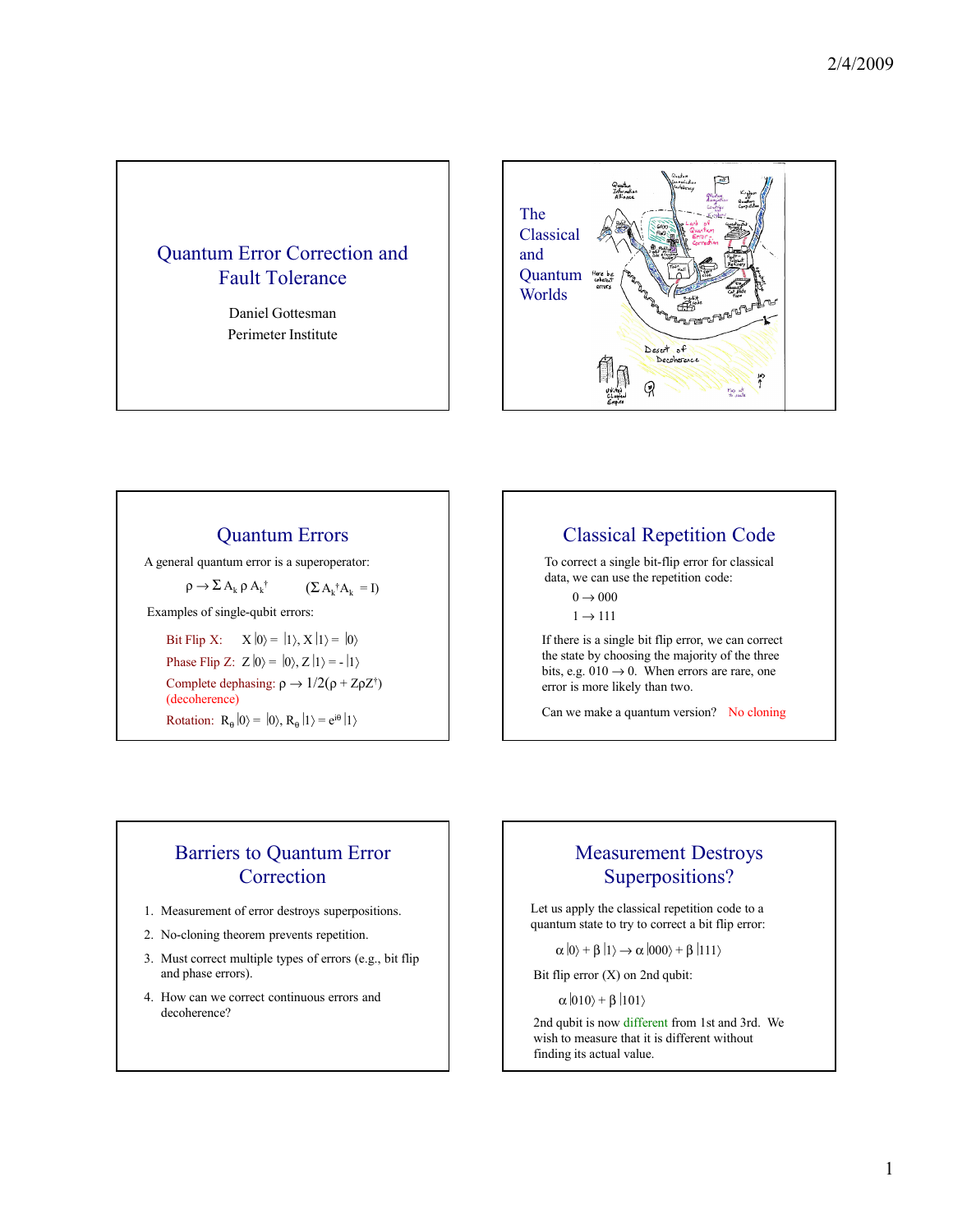



# Redundancy, Not Repetition

This encoding does not violate the no-cloning theorem:

 $\alpha|0\rangle + \beta|1\rangle \rightarrow \alpha|000\rangle + \beta|111\rangle$ 

 $\neq$  ( $\alpha$  |0) +  $\beta$  |1))<sup> $\otimes$ 3</sup>

We have repeated the state only in the computational basis; superposition states are spread out (redundant encoding), but not repeated (which would violate no-cloning).

# Update on the Problems

- $\checkmark$  1. Measurement of error destroys superpositions.
- $\checkmark$  2. No-cloning theorem prevents repetition.
	- 3. Must correct multiple types of errors (e.g., bit flip and phase errors).
	- 4. How can we correct continuous errors and decoherence?



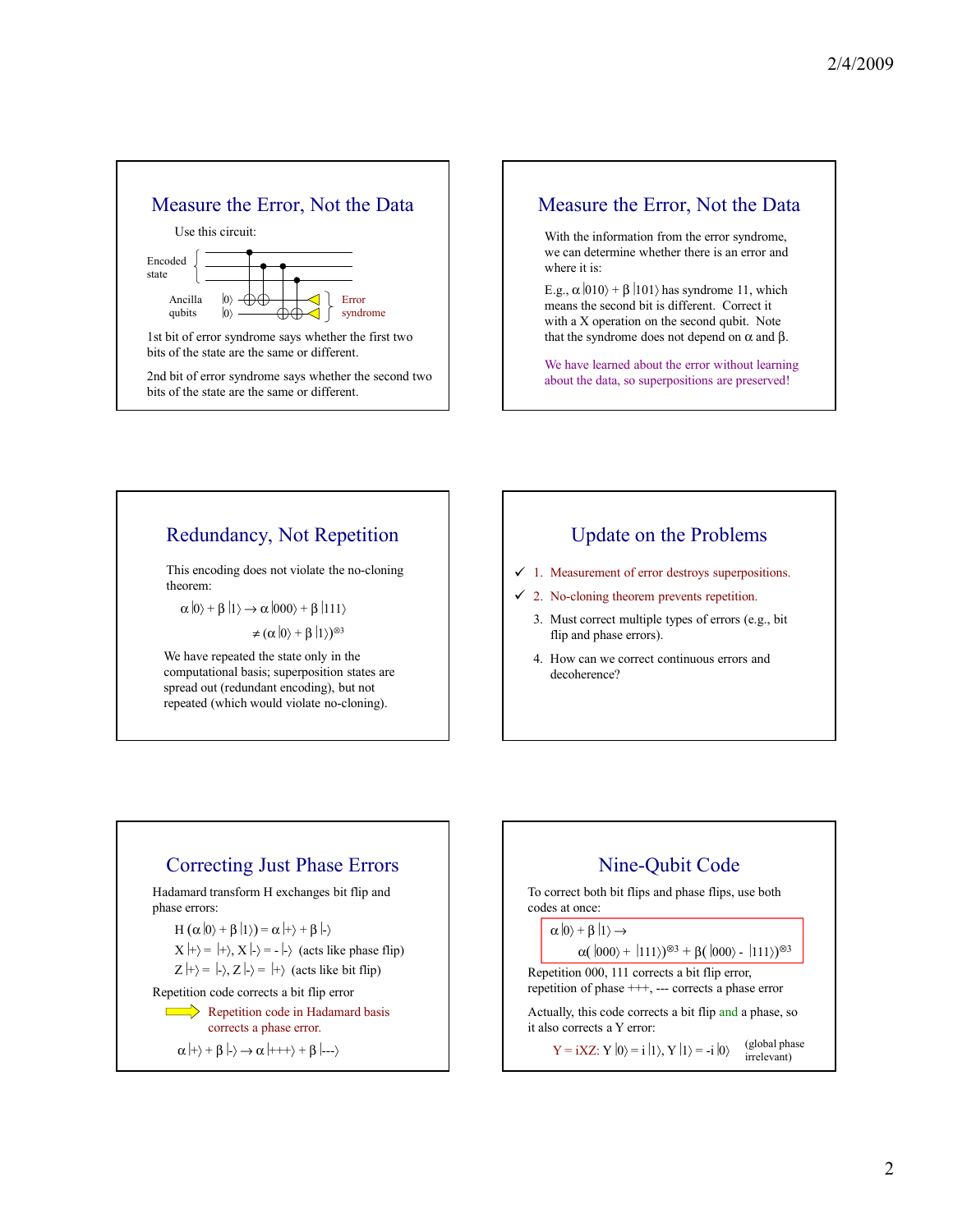#### Update on the Problems

- $\checkmark$  1. Measurement of error destroys superpositions.
- $\checkmark$  2. No-cloning theorem prevents repetition.
- $\checkmark$  3. Must correct multiple types of errors (e.g., bit flip and phase errors).
	- 4. How can we correct continuous errors and decoherence?

Correcting Continuous Rotation

Let us rewrite continuous rotation  $R_{\theta}|0\rangle = |0\rangle, R_{\theta}|1\rangle = e^{i\theta}|1\rangle$  $R_{\theta} = \begin{pmatrix} 1 & 0 \\ 0 & e^{i\theta} \end{pmatrix} = e^{i\theta/2} \begin{pmatrix} e^{-i\theta/2} & 0 \\ 0 & e^{i\theta/2} \end{pmatrix}$ 0  $e^{i\theta}$  $e^{-i\theta/2}$  0 0  $e^{i\theta/2}$ 

 $\theta$ (2) I - i sin ( $\theta$ (2)

 $R_{\theta}^{(k)} |\psi\rangle$  = cos ( $\theta$ /2)  $|\psi\rangle$  - i sin ( $\theta$ /2) Z<sup>(k)</sup>  $|\psi\rangle$ 

 $(R_{\theta}^{(k)}$  is  $R_{\theta}$  acting on the *k*th qubit.)

### Correcting Continuous Rotations

How does error correction affect a state with a continuous rotation on it?

 $R_{\theta}^{(k)} |\psi\rangle = \cos (\theta/2) |\psi\rangle - i \sin (\theta/2) Z^{(k)} |\psi\rangle$ 

cos ( $\theta$ /2)  $|\psi\rangle$  |I $\rangle$  - i sin ( $\theta$ /2) Z<sup>(k)</sup>  $|\psi\rangle$   $|Z^{(k)}\rangle$ Error syndrome

Measuring the error syndrome collapses the state:

Prob. cos<sup>2</sup> ( $\theta$ /2):  $|\psi\rangle$  (no correction needed)

Prob. sin<sup>2</sup> ( $\theta$ /2): Z<sup>(k)</sup> | $\psi$  (corrected with Z<sup>(k)</sup>)

Correcting All Single-Qubit Errors

Theorem: If a quantum error-correcting code (QECC) corrects errors A and B, it also corrects  $\alpha$ A +  $\beta$ B.

Any 2x2 matrix can be written as  $\alpha I + \beta X + \gamma Y + \delta Z$ .

A general single-qubit error  $\rho \to \Sigma A_k \rho A_k^{\dagger}$  acts like a mixture of  $|\psi\rangle \rightarrow A_k |\psi\rangle$ , and  $A_k$  is a 2x2 matrix.

Any QECC that corrects the single-qubit errors X, Y, and Z (plus I) corrects every single-qubit error.

Correcting all t-qubit X, Y, Z on t qubits (plus I) corrects all t-qubit errors.

# QECC is Possible

- $\checkmark$  1. Measurement of error destroys superpositions.
- $\checkmark$  2. No-cloning theorem prevents repetition.
- $\checkmark$  3. Must correct multiple types of errors (e.g., bit flip and phase errors).
- $\checkmark$  4. How can we correct continuous errors and decoherence?

## The Pauli Group

Define the Pauli group  $P_n$  on n qubits to be generated by X, Y, and Z on individual qubits. Then  $P_n$  consists of all tensor products of up to n operators X, Y, or Z with overall phase  $\pm 1$ ,  $\pm i$ .

Any pair M, N of Pauli operators either commutes  $(MN = NM)$  or anticommutes  $(MN = NM)$ .

The weight of  $M \in P_n$  is the number of qubits in which M acts as a non-identity operator.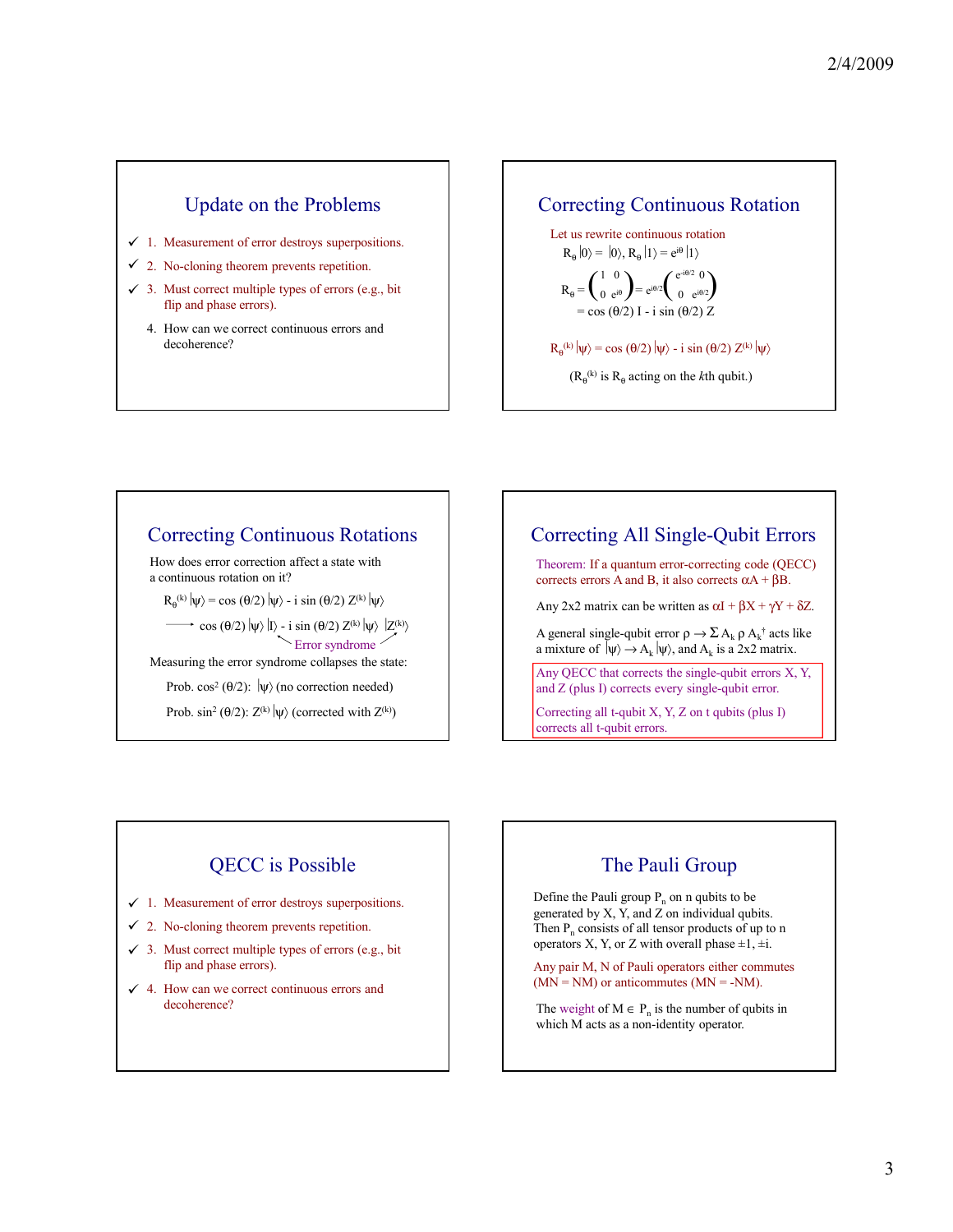#### Error Syndromes Revisited

Let us examine more closely the error syndrome for the classical repetition code.

A correctly-encoded state 000 or 111 has the property that the first two bits have even parity (an even number of 1's), and similarly for the 2nd and 3rd bits. A state with an error on one of the first two bits has odd parity for the first two bits.

We can rephrase this by saying a codeword is  $a +1$ eigenvector of Z⊗Z⊗I and a state with an error on the 1st or 2nd bit is a -1 eigenvector of Z⊗Z⊗I.

#### Error Syndromes Revisited

For the three-qubit phase error correcting code, a codeword has eigenvalue +1 for X⊗X⊗I, whereas a state with a phase error on one of the first two qubits has eigenvalue -1 for X⊗X⊗I.

Measuring Z⊗Z detects bit flip (X) errors; measuring X⊗X detects phase (Z) errors.

Error syndrome is formed by measuring enough operators to determine location of error.



consisting of all Pauli operators M with the property that M  $|\psi\rangle = |\psi\rangle$  for all encoded states  $|\psi\rangle$ .



### Stabilizer Elements Detect Errors

Suppose  $M \in S$  and Pauli error E anticommutes with M. Then:

$$
M(E|\psi\rangle) = - EM|\psi\rangle = - E|\psi\rangle,
$$

so E  $|\psi\rangle$  has eigenvalue -1 for M.

Conversely, if M and E commute for all  $M \in S$ ,

 $M(E|\psi\rangle) = EM |\psi\rangle = E |\psi\rangle \quad \forall M \in S$ ,

so E 
$$
|\psi\rangle
$$
 has eigenvalue +1 for all M in the stabilizer.

The eigenvalue of an operator M from the stabilizer detects errors which anticommute with M.

## Distance of a Stabilizer Code Let S be a stabilizer, and let  $T(S)$  be the corresponding QECC. Define  $N(S) = \{N \in P_n \text{ s.t. } MN = NM \forall M \in S\}.$ The distance  $d$  of  $T(S)$  is the weight of the smallest Pauli operator N in  $N(S) \setminus S$ . The code detects any error not in  $N(S) \setminus S$  (i.e., errors which commute with the stabilizer are not detected).

Why minus S? "Errors" in S leave all codewords fixed, so are not really errors. (Degenerate QECC.)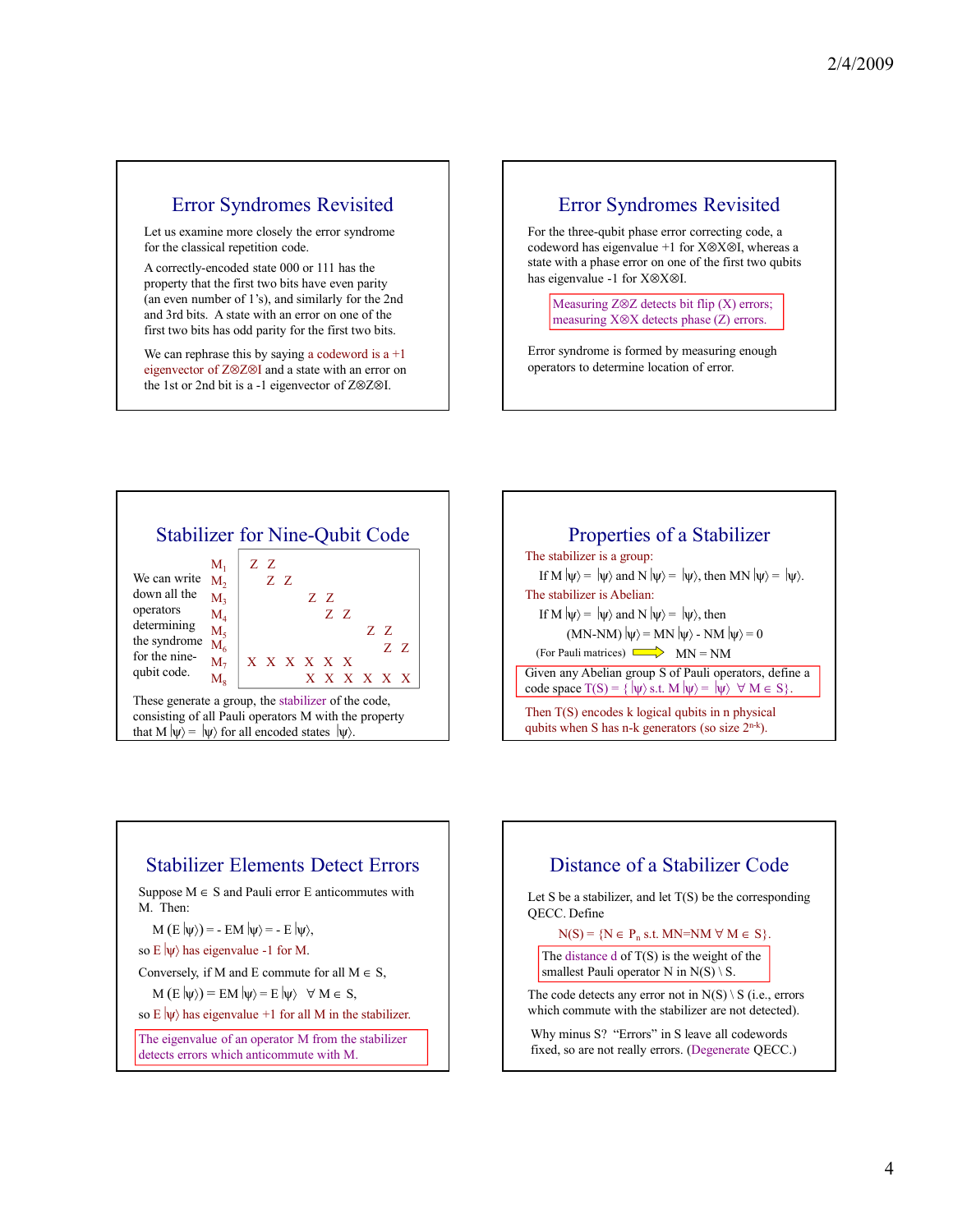#### Stabilizer Codes Correct Errors

A stabilizer code with distance d will correct  $\lfloor (d-1)/2 \rfloor$ errors (i.e., to correct t errors, we need distance 2t+1):

The error syndrome is the list of eigenvalues of the generators of S. E and F have the same error syndrome iff  $E^{\dagger}F \in N(S)$ . (Then E and F commute with the same set of generators of S.)

If  $E^{\dagger}F \notin N(S)$ , the error syndrome can distinguish them. When  $E^{\dagger}F \in S$ , E and F act the same on codewords, and there is no need to distinguish them.

The code corrects errors for which  $E^{\dagger}F \notin N(S) \setminus S$  for all possible pairs of errors (E, F).

### Application: 5-Qubit Code

We can generate good codes by picking an appropriate stabilizer. For instance:

| $X \otimes Z \otimes Z \otimes X \otimes I$ |
|---------------------------------------------|
| $I \otimes X \otimes Z \otimes Z \otimes X$ |
| $X \otimes I \otimes X \otimes Z \otimes Z$ |
| $Z \otimes X \otimes I \otimes X \otimes Z$ |

 $n = 5$  physical qubits - 4 generators of S

 $k = 1$  encoded qubit

Distance d of this code is 3.

Notation:  $[[n,k,d]]$  for a QECC encoding k logical qubits in n physical qubits with distance d. The fivequbit code is a non-degenerate [[5,1,3]] QECC.

# CSS Codes

We can then define a quantum error-correcting code by choosing two classical linear codes  $C_1$  and  $C_2$ , and replacing the parity check matrix of  $C_1$  with Z's and the parity check matrix of  $C_2$  with  $X$ 's.

 $X \otimes X \otimes X \otimes X \otimes I \otimes I \otimes I$ X ⊗ X ⊗ I ⊗ I ⊗ X ⊗ X ⊗ I  $\mathbf{X} \otimes \mathbf{I} \otimes \mathbf{X} \otimes \mathbf{I} \otimes \mathbf{X} \otimes \mathbf{I} \otimes \mathbf{X}$ E.g.:  $Z \otimes Z \otimes Z \otimes I \otimes I \otimes I \otimes I$   $C_1$ : [7,4,3] Z ⊗ Z ⊗ I ⊗ I ⊗ Z ⊗ Z ⊗ I Z ⊗ I ⊗ Z ⊗ I ⊗ Z ⊗ I ⊗ Z Hamming  $C_2: [7,4,3]$ Hamming  $[[7,1,3]]$ **QECC** 

# Fault-Tolerant Quantum Computation

In order to perform computations while still protected against errors, we need fault-tolerant quantum computation, which tells us how to perform gates between qubits encoded in a QECC.

• Error propagation is a problem. We must arrange the gates so that a single error does not cause multiple errors in a single block of the code.

• The seven-qubit code is particularly good for fault-tolerant computation. Many encoded gates can be performed directly for the seven-qubit code, but a few need more complicated procedures involving measurements and special extra ("ancilla") states.

# Fault-Tolerant Threshold

A fault-tolerant protocol provides a way to take a quantum computer with imperfect gates and make it more reliable by encoding it in a QECC.

But then we can encode it again to make it even more reliable, and again, and again .... This is a concatenated code.

Threshold theorem: If the error rate per gate or time step is below some threshold value, then arbitrarily long reliable quantum computations are possible.

The value of the threshold is known to be at least  $10^{-3}$ , one error per 1,000 steps.

#### **Summary**

• Quantum error-correcting codes exist which can correct very general types of errors on quantum systems.

• A systematic theory of QECCs allows us to build many interesting quantum codes.

• Fault-tolerant protocols enable us to accurately perform quantum computations even if the physical components are not completely reliable, provided the error rate is below some threshold value.